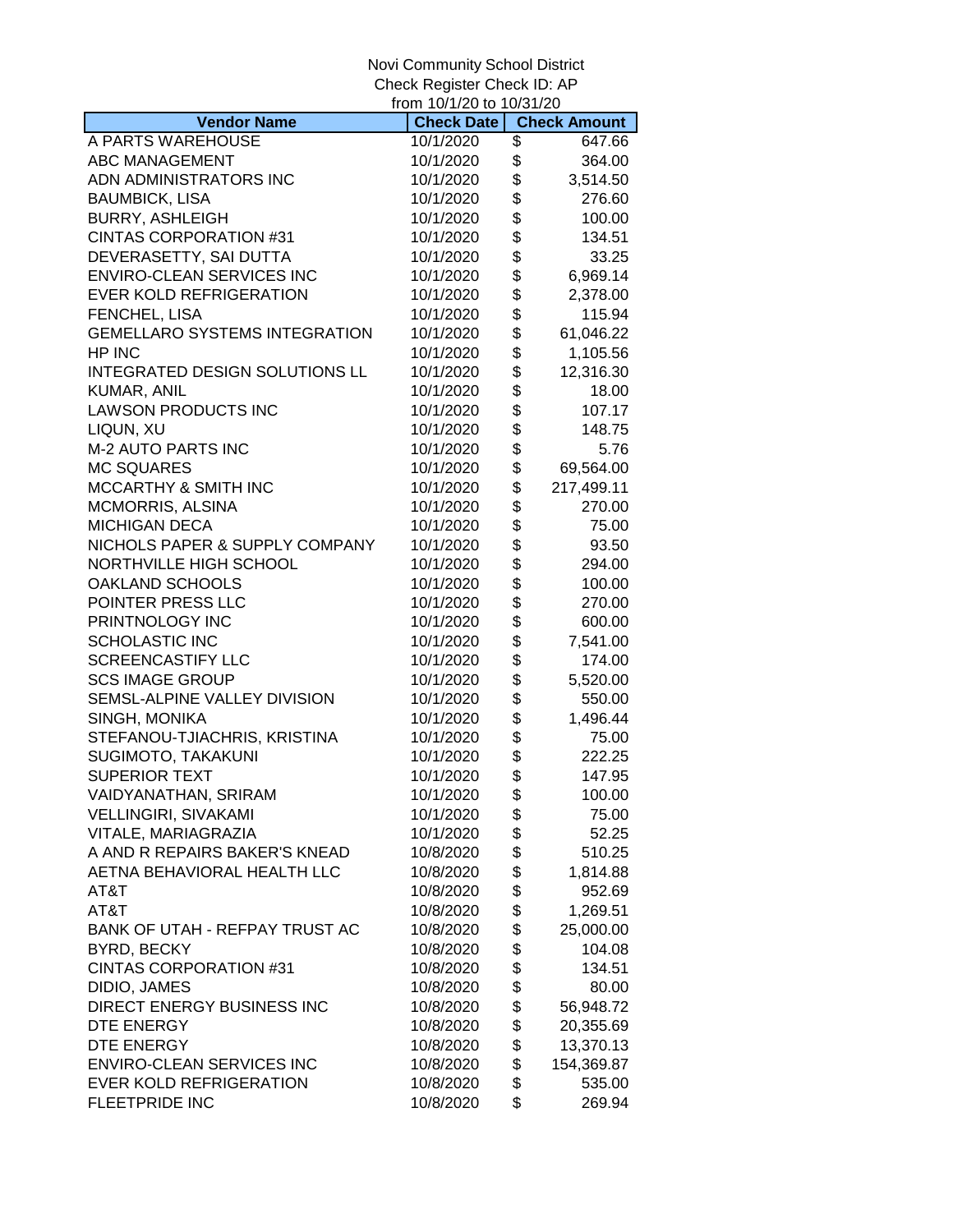|                                  | from 10/1/20 to 10/31/20 |                     |
|----------------------------------|--------------------------|---------------------|
| <b>Vendor Name</b>               | <b>Check Date</b>        | <b>Check Amount</b> |
| <b>HOLLAND BUS COMPANY</b>       | 10/8/2020                | \$<br>1,625.15      |
| INTERIM HOME HEALTHCARE OF OAK   | 10/8/2020                | \$<br>3,382.50      |
| <b>INTERIOR ENVIRONMENTS LLC</b> | 10/8/2020                | \$<br>292.94        |
| JACKSON TRUCK SERVICE INC        | 10/8/2020                | \$<br>649.68        |
| <b>JOSTENS INC</b>               | 10/8/2020                | \$<br>874.00        |
| <b>KAJEET INC</b>                | 10/8/2020                | \$<br>5,484.11      |
| <b>KERBRAT, JENNIFER</b>         | 10/8/2020                | \$<br>45.69         |
| <b>KONA ICE MICHIGAN</b>         | 10/8/2020                | \$<br>175.00        |
| LEE, YOUNG JOO                   | 10/8/2020                | \$<br>65.25         |
| LIFE INSURANCE COMPANY OF NORT   | 10/8/2020                | \$<br>21,617.00     |
| LU WANG OR MEI SHEN              | 10/8/2020                | \$<br>335.00        |
| <b>MARSHALL MUSIC</b>            | 10/8/2020                | \$<br>343.00        |
| <b>MATHESON TRI-GAS INC</b>      | 10/8/2020                | \$<br>192.25        |
| MICHIGAN ASSOC SECONDARY SCHOO   | 10/8/2020                | \$<br>100.00        |
| MICHIGAN PETROLEUM TECHNOLOGIE   | 10/8/2020                | \$<br>2,508.84      |
| MOSS, DARCIE                     | 10/8/2020                | \$<br>149.90        |
| NICHOLS PAPER & SUPPLY COMPANY   | 10/8/2020                | \$<br>93.50         |
| OFILI, ALEXANDER                 | 10/8/2020                | \$<br>7.99          |
| PLM LAKE AND LAND MANAGEMENT     | 10/8/2020                | \$<br>692.25        |
| PRESIDIO NETWORKED SOLUTIONS L   | 10/8/2020                | \$<br>116.25        |
| <b>RELIABLE DELIVERY</b>         | 10/8/2020                | \$<br>2,178.75      |
| SECREST WARDLE LYNCH HAMPTON T   | 10/8/2020                | \$<br>195.97        |
| TOYOSHIMA, TAKAZUMI              | 10/8/2020                | \$<br>70.75         |
| UCHIIKE, SHUNICHIRO OR YUKARI    | 10/8/2020                | \$<br>163.25        |
| WOLSTENCROFT, PANAGIOTA          | 10/8/2020                | \$<br>19.96         |
| ZONAR SYSTEMS INC                | 10/8/2020                | \$<br>1,405.24      |
| <b>MEFSA</b>                     | 10/9/2020                | \$<br>127.35        |
| MICHAEL R STILLMAN (P42765)      | 10/9/2020                | \$<br>172.67        |
| <b>MISDU</b>                     | 10/9/2020                | \$<br>1,962.50      |
| UNITED STATES TREASURY           | 10/9/2020                | \$<br>62.00         |
| ABC MANAGEMENT                   | 10/15/2020               | \$<br>1,820.00      |
| AMERICAN FLAG & BANNER CO INC    | 10/15/2020               | \$<br>235.00        |
| ASCENSION MICHIGAN AT WORK       | 10/15/2020               | \$<br>124.00        |
| ASCENSION MICHIGAN AT WORK       | 10/15/2020               | \$<br>62.00         |
| AURILIA, CAROL                   | 10/15/2020               | \$<br>1,070.00      |
| <b>BAGCHI, ATASI</b>             | 10/15/2020               | \$<br>75.00         |
| BIG FROG CUSTOM T-SHIRT & MORE   | 10/15/2020               | \$<br>66.00         |
| BYRON, ZACHARY                   | 10/15/2020               | \$<br>209.33        |
| CASSIDY, JILL SUZANNE            | 10/15/2020               | \$<br>1,500.00      |
| <b>CINTAS CORPORATION #31</b>    | 10/15/2020               | \$<br>134.51        |
| <b>CONSUMERS ENERGY</b>          | 10/15/2020               | \$<br>5,248.05      |
| COOLMAN, SUSAN                   | 10/15/2020               | \$<br>70.00         |
| <b>CUMMINGS, BRIEANNA</b>        | 10/15/2020               | \$<br>359.35        |
| DATA MANAGEMENT INC.             | 10/15/2020               | \$<br>1,687.50      |
| <b>DECA IMAGES</b>               | 10/15/2020               | \$<br>1,700.00      |
| <b>DELTACOM INC</b>              | 10/15/2020               | \$<br>90.00         |
| DRAGOO, MICHAEL                  | 10/15/2020               | \$<br>161.58        |
| FENCHEL, LISA                    | 10/15/2020               | \$<br>348.00        |
| FISHER, BEN                      | 10/15/2020               | \$<br>598.21        |
| <b>GRDEN, REBECCA</b>            | 10/15/2020               | \$<br>1,500.00      |
| HAAS, JUSTIN                     | 10/15/2020               | \$<br>9.68          |
|                                  |                          |                     |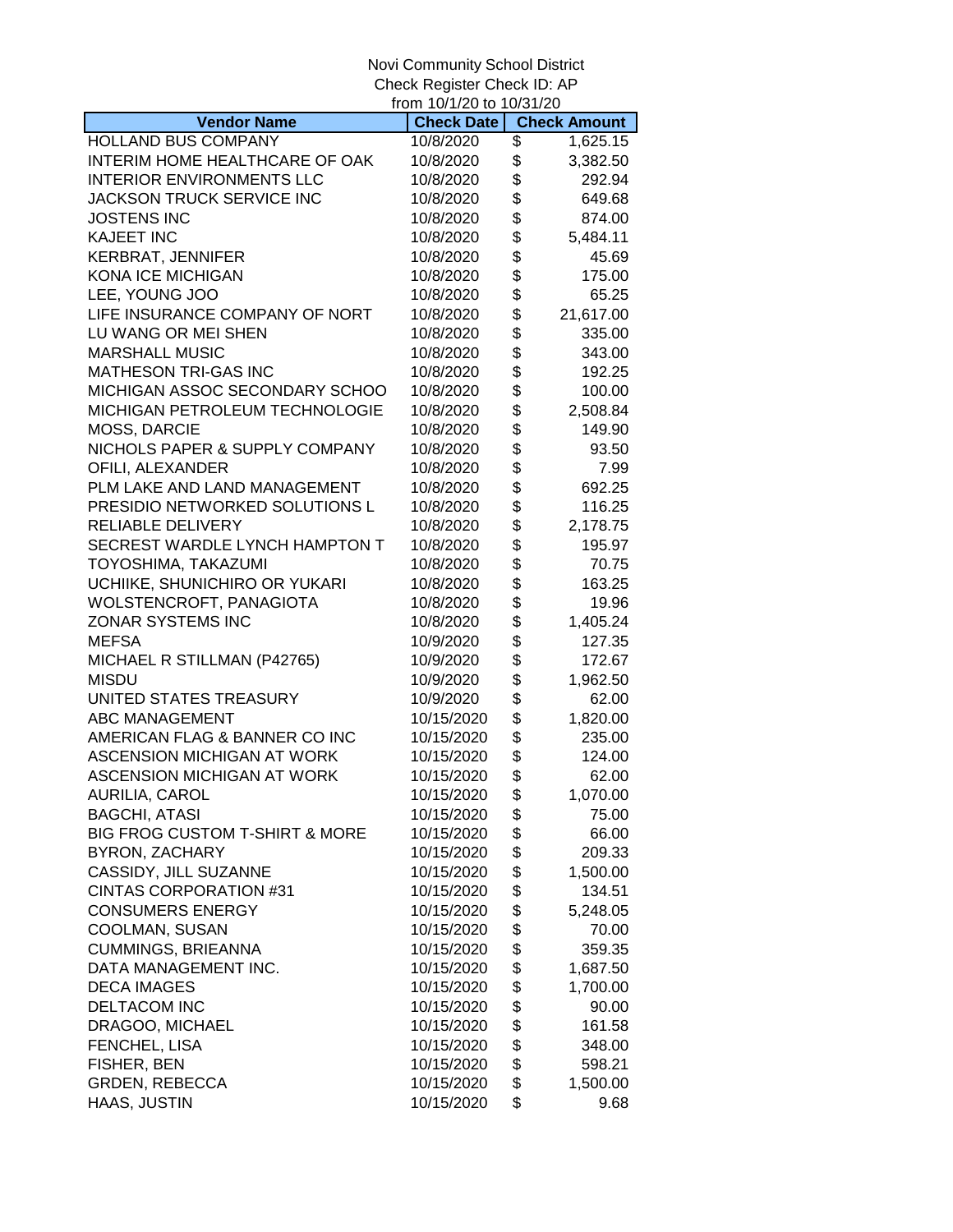|                                           | from 10/1/20 to 10/31/20 |                     |
|-------------------------------------------|--------------------------|---------------------|
| <b>Vendor Name</b>                        | <b>Check Date</b>        | <b>Check Amount</b> |
| HASKILL, JOSEPH                           | 10/15/2020               | \$<br>70.00         |
| HIRSHFIELD, LAURA JANINE                  | 10/15/2020               | \$<br>3,269.07      |
| <b>HOLLAND BUS COMPANY</b>                | 10/15/2020               | \$<br>684.80        |
| INTERIM HOME HEALTHCARE OF OAK            | 10/15/2020               | \$<br>3,740.00      |
| KATKAR, ANITA                             | 10/15/2020               | \$<br>75.00         |
| LEE, WONHEE                               | 10/15/2020               | \$<br>80.00         |
| LESSWAY, JENNIFER                         | 10/15/2020               | \$<br>59.49         |
| LIU, JING                                 | 10/15/2020               | \$<br>168.75        |
| MACDONALD, LITA                           | 10/15/2020               | \$<br>17.96         |
| MCMORRIS, ALSINA                          | 10/15/2020               | \$<br>225.00        |
| PHEIFFER, TODD ERIC                       | 10/15/2020               | \$<br>50.00         |
| RADIO SOFT INC.                           | 10/15/2020               | \$<br>235.00        |
| <b>REV ROBOTICS LLC</b>                   | 10/15/2020               | \$<br>472.30        |
| <b>RICOH USA INC</b>                      | 10/15/2020               | \$<br>5,744.51      |
| STAPLES BUSINESS ADVANTAGE                | 10/15/2020               | \$<br>122.65        |
| SURANYI, SHEILA                           | 10/15/2020               | \$<br>789.46        |
| TIMMER, THOMAS                            | 10/15/2020               | \$<br>100.00        |
| <b>WALCZAK, KRISTEN</b>                   | 10/15/2020               | \$<br>1,282.54      |
| ALSPAUGH, ANDREA                          | 10/22/2020               | \$<br>41.80         |
| AMERICAN RED CROSS                        | 10/22/2020               | \$<br>15.00         |
| AMERICAN SOCIETY OF COMPOSERS             | 10/22/2020               | \$<br>366.00        |
| <b>ANDYMARK INC</b>                       | 10/22/2020               | \$<br>261.38        |
| ARMSTRONG, ROBERT                         | 10/22/2020               | \$<br>45.00         |
| <b>ASCENSION MICHIGAN AT WORK</b>         | 10/22/2020               | \$<br>62.00         |
| AT&T                                      | 10/22/2020               | \$<br>3,275.25      |
| AT&T                                      | 10/22/2020               | \$<br>639.92        |
| <b>BROADCAST MEASUREMENTS</b>             | 10/22/2020               | \$<br>32.00         |
| <b>BURLINGTON ENGLISH INC</b>             | 10/22/2020               | \$<br>12,480.00     |
| CALANCHI, DEBBIE                          | 10/22/2020               | \$<br>323.00        |
| CHRISTEN, JAMIE                           | 10/22/2020               | \$<br>106.00        |
| <b>CINTAS CORPORATION #31</b>             | 10/22/2020               | \$<br>269.02        |
| CITY OF NOVI WATER & SEWER DEP            | 10/22/2020               | \$<br>21,611.13     |
| CONTRACT PAPER GROUP INC                  | 10/22/2020               | \$<br>1,012.00      |
| CUT-ALL WATERJET CUTTING INC              | 10/22/2020               | \$<br>465.00        |
| DIDIO, JAMES                              | 10/22/2020               | \$<br>300.00        |
| DIGITAL AGE TECHNOLOGIES INC              | 10/22/2020               | \$<br>737.69        |
| <b>EVER KOLD REFRIGERATION</b>            | 10/22/2020               | \$<br>904.00        |
| <b>EXECUTIVE ENERGY SERVICES LLC</b>      | 10/22/2020               | \$<br>400.00        |
| <b>FAMBRO MANAGEMENT LLC</b>              | 10/22/2020               | \$<br>676.00        |
| FORSTER, JODI                             | 10/22/2020               | \$<br>45.00         |
| HARTLAND HIGH SCHOOL                      | 10/22/2020               | \$<br>150.00        |
| HAYWARD, CHRISTINE                        | 10/22/2020               | \$<br>580.22        |
| HIRSHFIELD, LAURA JANINE                  | 10/22/2020               | \$<br>796.50        |
| <b>HOLLAND BUS COMPANY</b>                | 10/22/2020               | \$<br>608.75        |
| HTWE, KHIN                                | 10/22/2020               | \$<br>385.00        |
| HUNTINGTON NATIONAL BANK                  | 10/22/2020               | \$<br>75.00         |
| HURST, GARY                               | 10/22/2020               | \$<br>252.00        |
| INTEGRATED DESIGN SOLUTIONS LL            | 10/22/2020               | \$<br>20,204.41     |
| <b>INTEGRITY TESTING &amp; SAFETY ADM</b> | 10/22/2020               | \$<br>830.00        |
| INTERIM HOME HEALTHCARE OF OAK            | 10/22/2020               | \$<br>1,801.25      |
| JACKSON TRUCK SERVICE INC                 | 10/22/2020               | \$<br>1,801.52      |
|                                           |                          |                     |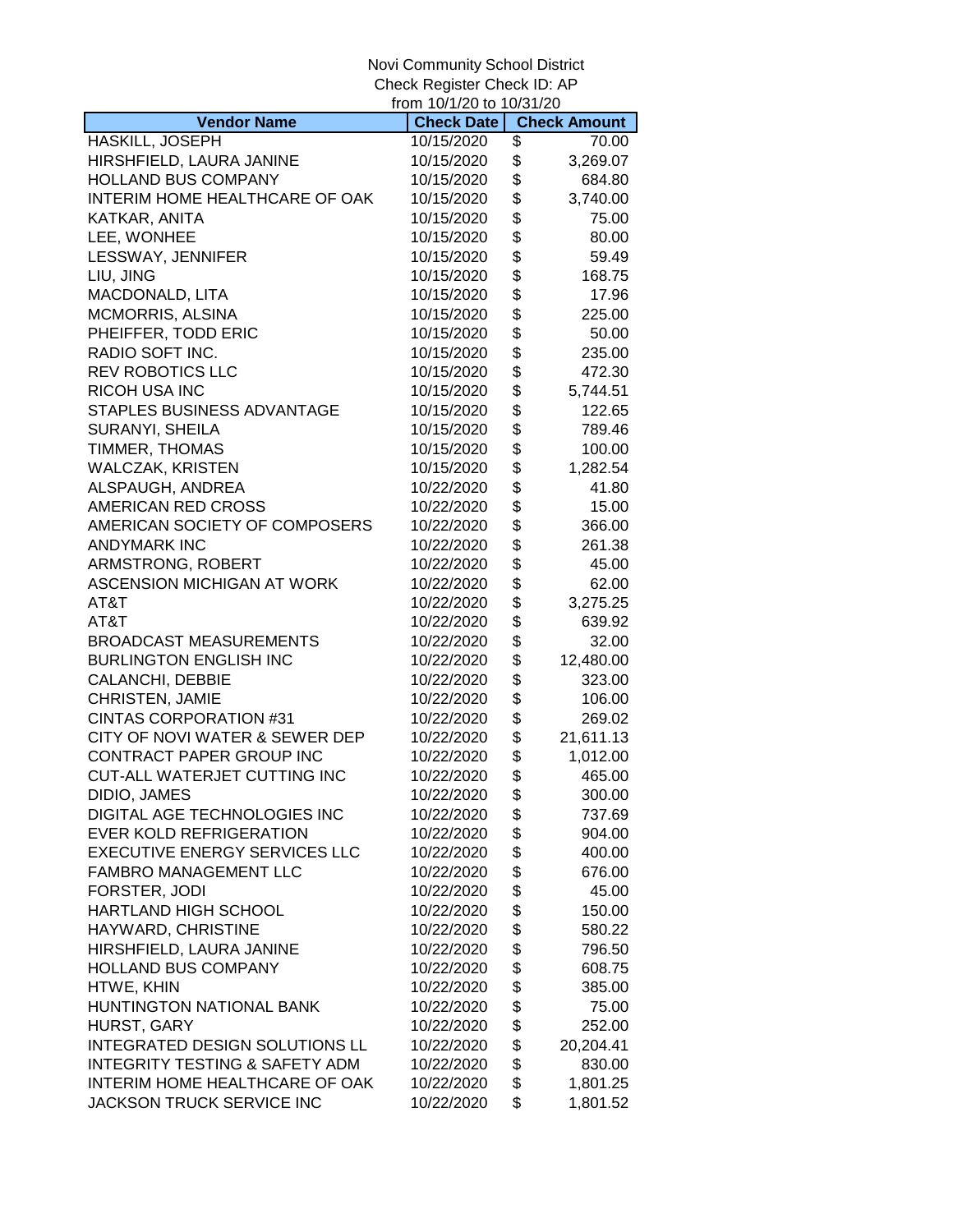|                                           | from 10/1/20 to 10/31/20 |                     |
|-------------------------------------------|--------------------------|---------------------|
| <b>Vendor Name</b>                        | <b>Check Date</b>        | <b>Check Amount</b> |
| <b>JAIN, ANKUR</b>                        | 10/22/2020               | \$<br>250.00        |
| JOHN'S SANITATION INC                     | 10/22/2020               | \$<br>420.00        |
| <b>KYLES, AUTUMN</b>                      | 10/22/2020               | \$<br>318.01        |
| <b>LINKS OF NOVI</b>                      | 10/22/2020               | \$<br>3,530.00      |
| MAX PRINTING AND COPY                     | 10/22/2020               | \$<br>827.03        |
| MCCARTHY & SMITH INC                      | 10/22/2020               | \$<br>76,942.56     |
| MCDERMOTT, JACOB                          | 10/22/2020               | \$<br>159.16        |
| MCMASTER-CARR SUPPLY COMPANY              | 10/22/2020               | \$<br>228.55        |
| MENA, WILLIAM J.                          | 10/22/2020               | \$<br>985.86        |
| <b>MERCY HIGH SCHOOL</b>                  | 10/22/2020               | \$<br>300.00        |
| <b>MILLER JOHNSON</b>                     | 10/22/2020               | \$<br>141.00        |
| MORROW, JORDAN                            | 10/22/2020               | \$<br>550.00        |
| NICHOLS PAPER & SUPPLY COMPANY            | 10/22/2020               | \$<br>4,256.62      |
| <b>NOVI YOUTH ASSISTANCE</b>              | 10/22/2020               | \$<br>1,500.00      |
| PALADUGU, SAILAJA                         | 10/22/2020               | \$<br>112.88        |
| PITSCO INC                                | 10/22/2020               | \$<br>225.04        |
| POHLONSKI, BRENT                          | 10/22/2020               | \$<br>455.00        |
| PRINTNOLOGY INC                           | 10/22/2020               | \$<br>379.76        |
| PROQUEST LLC                              | 10/22/2020               | \$<br>3,561.73      |
| REV ROBOTICS LLC                          | 10/22/2020               | \$<br>315.35        |
| RIDDELL ALL AMERICAN                      | 10/22/2020               | \$<br>116.50        |
| SAFEWAY SHREDDING LLC                     | 10/22/2020               | \$<br>125.00        |
| SAWYER, LORI                              | 10/22/2020               | \$<br>80.00         |
| <b>SECURITY DESIGNS</b>                   | 10/22/2020               | \$<br>210.00        |
| SERVICAR OF MICHIGAN INC.                 | 10/22/2020               | \$<br>4,403.00      |
| SHAFER, RACHELLE                          | 10/22/2020               | \$<br>8.90          |
| <b>SME</b>                                | 10/22/2020               | \$<br>20,000.00     |
| <b>SPALDING DEDECKER ASSOCIATES I</b>     | 10/22/2020               | \$<br>3,475.00      |
| STEC, SHELBY                              | 10/22/2020               | \$<br>310.00        |
| SUBSCRIPTION SERVICES OF AMERI            | 10/22/2020               | \$<br>136.99        |
| <b>SUN &amp; SNOW SPORTS INC</b>          | 10/22/2020               | \$<br>817.50        |
| <b>TRAFFIC &amp; SAFETY CONTROL SYSTE</b> | 10/22/2020               | \$<br>357.50        |
| <b>VEX ROBOTICS INC</b>                   | 10/22/2020               | \$<br>560.73        |
| <b>WARECK, MICHELE</b>                    | 10/22/2020               | \$<br>43.29         |
| WOODS, DEJUAN                             | 10/22/2020               | \$<br>303.75        |
| MICHAEL R STILLMAN (P42765)               | 10/23/2020               | \$<br>205.65        |
| <b>MISDU</b>                              | 10/23/2020               | \$<br>1,962.50      |
| UNITED STATES TREASURY                    | 10/23/2020               | \$<br>62.00         |
| KAWAI, TOMOYO OR NORIKO                   | 10/23/2020               | \$<br>21.25         |
| LAWRENCE TECHNOLOGICAL UNIVERS            | 10/23/2020               | \$<br>1,000.00      |
| MICHIGAN ASSOCIATION OF SCHOOL            | 10/23/2020               | \$<br>280.00        |
| MOSS, DARCIE                              | 10/23/2020               | \$<br>180.00        |
| PEDIATRIC HEALTH CONSULTANTS I            | 10/23/2020               | \$<br>116.00        |
| <b>SECURITY DESIGNS</b>                   | 10/23/2020               | \$<br>1,894.00      |
| <b>SET SEG</b>                            | 10/23/2020               | \$<br>10,290.00     |
| A AND R REPAIRS BAKER'S KNEAD             | 10/30/2020               | \$<br>480.00        |
| ABC MANAGEMENT                            | 10/30/2020               | \$<br>2,604.00      |
| <b>ANDYMARK INC</b>                       | 10/30/2020               | \$<br>505.47        |
| ARCHIBALD, ALEXANDRA                      | 10/30/2020               | \$<br>35.19         |
| ARNOLD, KELLY                             | 10/30/2020               | \$<br>212.75        |
| AT&T                                      | 10/30/2020               | \$<br>994.97        |
|                                           |                          |                     |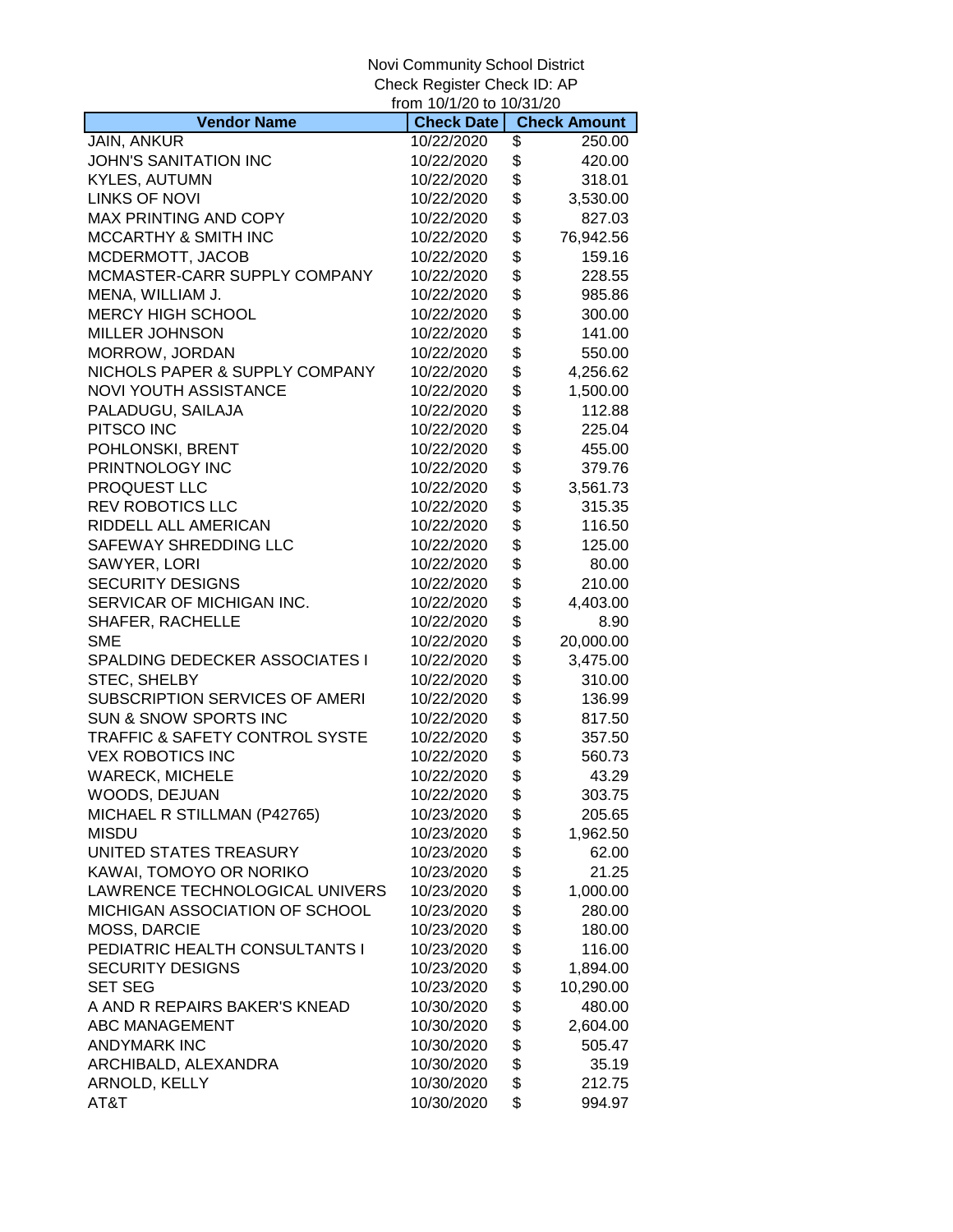|                                       | from 10/1/20 to 10/31/20 |                     |
|---------------------------------------|--------------------------|---------------------|
| <b>Vendor Name</b>                    | <b>Check Date</b>        | <b>Check Amount</b> |
| <b>BAYERL PRODUCTIONS</b>             | 10/30/2020               | \$<br>570.00        |
| <b>BEDFORD, JULIE</b>                 | 10/30/2020               | \$<br>120.00        |
| <b>CINTAS CORPORATION #31</b>         | 10/30/2020               | \$<br>95.38         |
| <b>DIGITAL SIGNUP</b>                 | 10/30/2020               | \$<br>415.20        |
| DTE ENERGY                            | 10/30/2020               | \$<br>19,686.34     |
| DUNN, JON                             | 10/30/2020               | \$<br>37.43         |
| ELLSWORTH, GLORIA                     | 10/30/2020               | \$<br>81.50         |
| <b>ENVIRO-CLEAN SERVICES INC</b>      | 10/30/2020               | \$<br>7,207.68      |
| GABRYS, EDWARD KARL                   | 10/30/2020               | \$<br>140.00        |
| GIBBONS, JAMES M.                     | 10/30/2020               | \$<br>220.00        |
| GRIMM, CARY                           | 10/30/2020               | \$<br>71.52         |
| <b>H &amp; H ENTERPRISES INC</b>      | 10/30/2020               | \$<br>13,660.00     |
| HAYES, PATRICIA                       | 10/30/2020               | \$<br>150.00        |
| HIRSHFIELD, LAURA JANINE              | 10/30/2020               | \$<br>48.00         |
| HORIZON ENGINEERING ASSOCIATES        | 10/30/2020               | \$<br>352.20        |
| HOSKINS, DIANE                        | 10/30/2020               | \$<br>328.05        |
| HP INC                                | 10/30/2020               | \$<br>1,333.68      |
| INACOMP TECHNICAL SERVICES GRO        | 10/30/2020               | \$<br>3,436.00      |
| JACKSON TRUCK SERVICE INC             | 10/30/2020               | \$<br>178.68        |
| LEARNING SCIENCES INTERNATIONA        | 10/30/2020               | \$<br>11,000.00     |
| LENGERICH, AINSLEY                    | 10/30/2020               | \$<br>99.00         |
| <b>MARIAN HIGH SCHOOL</b>             | 10/30/2020               | \$<br>350.00        |
| MASSEY, KASSIA                        | 10/30/2020               | \$<br>72.16         |
| <b>MATHESON TRI-GAS INC</b>           | 10/30/2020               | \$<br>2,151.45      |
| MCCARTHY, KERRY                       | 10/30/2020               | \$<br>308.00        |
| MCDOUGALL, BARBARA                    | 10/30/2020               | \$<br>39.53         |
| MCWATT, ERIN                          | 10/30/2020               | \$<br>23.98         |
| MICHIGAN PETROLEUM TECHNOLOGIE        | 10/30/2020               | \$<br>298.10        |
| MITTEN ROOTZ/HYSTYX                   | 10/30/2020               | \$<br>5,012.00      |
| MUSA, CARLY                           | 10/30/2020               | \$<br>91.20         |
| <b>NAGLE PAVING COMPANY</b>           | 10/30/2020               | \$<br>159,289.02    |
| PITSCO INC                            | 10/30/2020               | \$<br>39.79         |
| PLYMOUTH PT SPECIALISTS               | 10/30/2020               | \$<br>3,660.00      |
| PRESIDIO NETWORKED SOLUTIONS L        | 10/30/2020               | \$<br>77.50         |
| RAPTOR TECHNOLOGIES LLC               | 10/30/2020               | \$<br>7,500.00      |
| <b>SCHOLASTIC BOOK FAIRS</b>          | 10/30/2020               | \$<br>3,453.79      |
| <b>SME</b>                            | 10/30/2020               | \$<br>11,211.36     |
| STAPLES BUSINESS ADVANTAGE            | 10/30/2020               | \$<br>188.38        |
| TEAM SPORTS INC                       | 10/30/2020               | \$<br>1,063.00      |
| THOTA, SURESH                         | 10/30/2020               | \$<br>105.50        |
| <b>UMEDA, YUICHIRO</b>                | 10/30/2020               | \$<br>120.00        |
| UNITY SCHOOL BUS PARTS INC            | 10/30/2020               | \$<br>273.15        |
| <b>VELLUCCI, MARK ANDREW</b>          | 10/30/2020               | \$<br>671.47        |
| <b>WAGEWORKS INC</b>                  | 10/30/2020               | \$<br>898.88        |
| <b>WALCZAK, KRISTEN</b>               | 10/30/2020               | \$<br>271.83        |
| WEIGEL-HUBLER, NICHOLAS               | 10/30/2020               | \$<br>18.00         |
| <b>WELLOCK, TRISHA</b>                | 10/30/2020               | \$<br>96.00         |
| WEST INTERACTIVE SERVICES CORP        | 10/30/2020               | \$<br>8,865.00      |
| ADN ADMINISTRATORS INC                | 10/30/2020               | \$<br>3,819.80      |
| <b>GOODWILL INDUSTRIES OF GREATER</b> | 10/30/2020               | \$<br>10,264.74     |
| <b>MACPHERSON, BARB</b>               | 10/30/2020               | \$<br>36.00         |